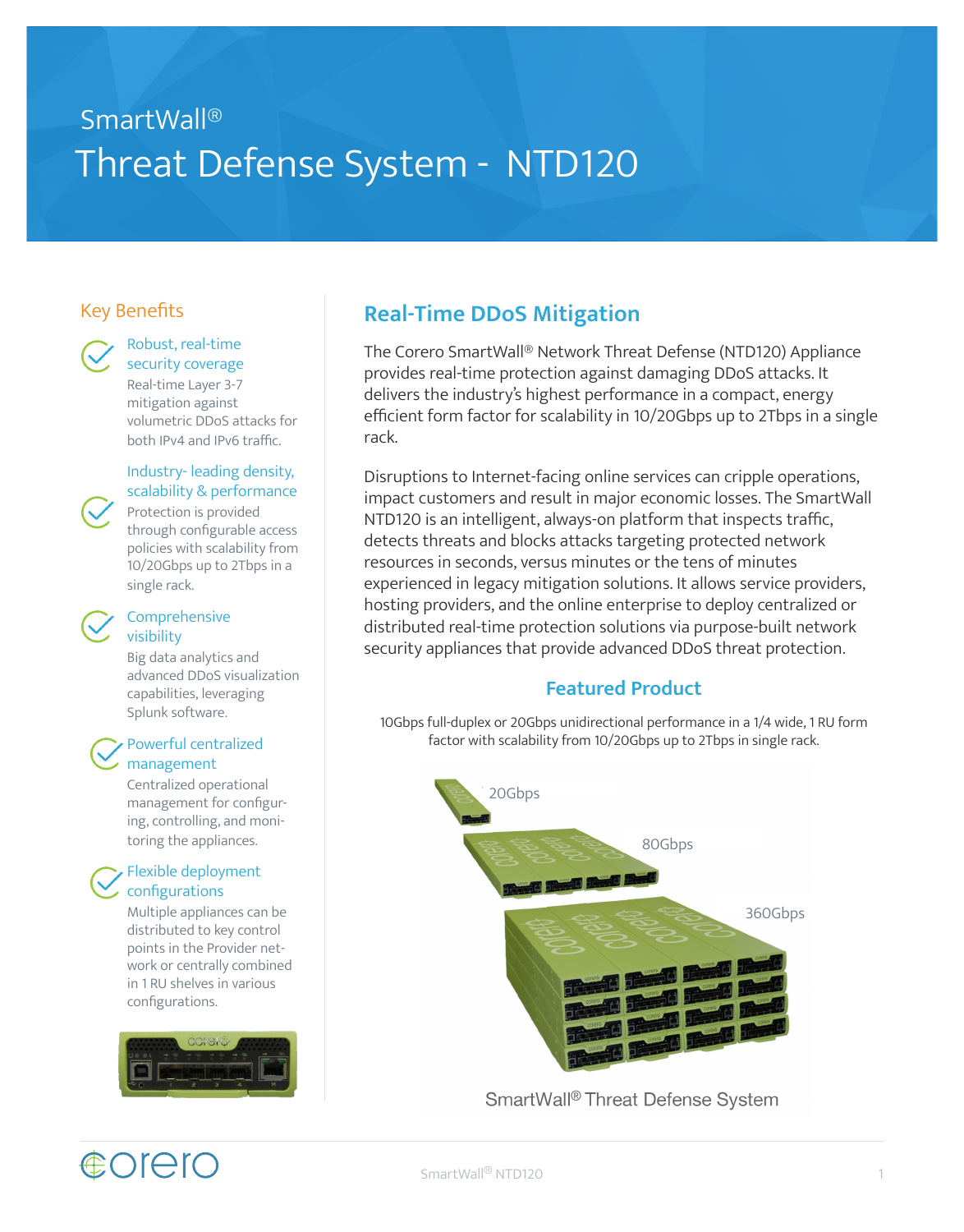The SmartWall NTD120 provides continuous visibility and security policy enforcement so that organizations can establish a proactive approach for inspecting traffic, detecting threats and blocking attacks. It is capable of protecting against layer 3-7 volumetric DDoS attacks, while maintaining full service connectivity and availability to avoid degrading the delivery of legitimate traffic. In addition, service providers and hosting providers can leverage scale-as-you-grow deployments of SmartWall NTD120, enabling them to deliver highvalue, premium DDoS Protection as-a-Service (DDPaaS) to their customers.

This purpose built slim line DDoS mitigation appliance delivers 10Gbps full-duplex or 20Gbps unidirectional performance in a ¼ wide, 1 RU form factor. It is a member of the Corero SmartWall Threat Defense System (TDS), innovative family of security platforms that will change the rules for inspection performance, security intelligence and comprehensive reporting and analytics, while providing an unprecedented level of scalability for protection against DDoS attacks.

### **Robust & Real-Time Security Coverage**

The SmartWall NTD120 provides Layer 3-7 protection against volumetric DDoS attacks for both IPv4 and IPv6 traffic in seconds vs minutes. It leverages the Corero award-winning DDoS defense technology to deliver nondisruptive, real-time protection against the constantly evolving threat landscape. This technology provides configurable policies to selectively enable a broad range of specific protection mechanisms to defend critical network assets against suspicious or malicious traffic types while allowing uninterrupted service access to legitimate users and applications. The SmartWall NTD120 also utilizes the concepts of Flex-Rule and Smart-Rule technology to apply granular, closed-loop detecting and blocking filters to a very specific attack with ease. These rules, leverage heuristic and closed-loop policy, allowing for rapid creation and deployment, thereby providing customers with the ability to respond rapidly to the evolving nature of sophisticated DDoS attacks.

### **Industry-Leading Scalability and Performance**

The SmartWall NTD120 offers new levels of scalability and performance in a compact and energy-efficient platform. Protection is provided through configurable acceptable access policies supporting packet and connection rate limiting, and geolocation checks, server and service connection limits, protocol checks, as well as blacklist and whitelist capabilities. This high-performance platform is designed to maintain 10Gbps fullduplex or 20Gbps unidirectional throughput (per appliance), even while under attack.

The modular architecture of the SmartWall Network NTD120 enables cost-effective scaling in increments, as bandwidth requirements increase. Four appliances can be deployed in a single 1 RU shelf to deliver a combined 40Gbps full-duplex or 80Gbps unidirectional throughput. 4 RUs of appliances can deliver 160Gbps of full-duplex or 320Gbps unidirectional throughput.

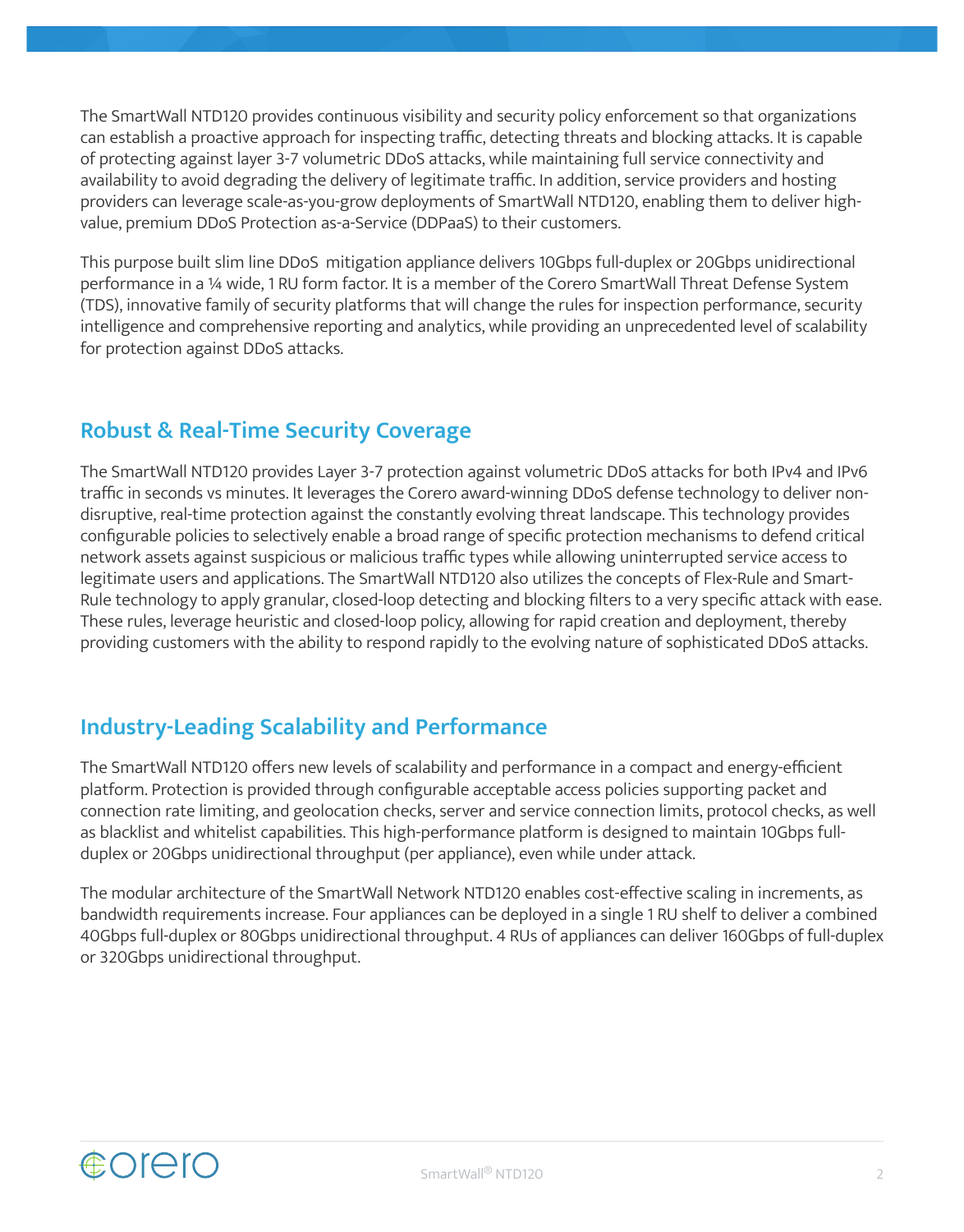### **Turn-key Visibility into DDoS Attacks**

Leveraging Splunk software for big data analytics and advanced visualization capabilities, Corero has transformed its sophisticated security event data into dashboards of actionable security intelligence.

Real-time security engineered dashboards accessible via the Corero SecureWatch® Portal, or via Splunk Apps https://splunkbase.splunk.com/app/1835/ provide comprehensive visibility into an organization's network and security activity for rapid response in combating these threats. Additionally, this robust reporting and analytics feature supports archived security event data to enable forensic analysis of past threats and compliance reporting of security activity.

### **Powerful Centralized Management**

Each unit has a dedicated management port and is assigned a unique IP address. Centralized operational management of multiple appliances minimizes IT overhead, speeds deployments and streamlines provisioning. Corero offers multiple management options for configuring, controlling, and monitoring the appliances including a flexible Browser-based GUI, a full SSH CLI and powerful REST API that supports open integration with existing management frameworks.

Centralized management of the SmartWall NTD120 is performed via secure connection to the Corero Central Management Server (CMS). The CMS includes a dashboard for monitoring threat activity and viewing key security events. The CMS is delivered as a physical appliance, or virtual appliance to run on customer-provided hardware.

The SmartWall NTD120 appliance provides seamless integration with Security Information and Event Management (SIEM) and Operational Intelligence solutions, such as Splunk.

### **Flexible Deployment Configurations**

A single appliance can be deployed in a standalone configuration to provide 10Gbps full-duplex or 20Gbps unidirectional performance, multiple SmartWall NTD appliances can be distributed to key control points in the provider network or centrally combined in 1 RU shelves in various high throughput configurations. The modular design enables rapid, flexible and expandable deployments, and lowers your risk by limiting your investments to match your current requirements while allowing you to add capacity as your needs grow. Redundant or hotstandby SmartWall NTD120 appliances can be deployed in high-availability configurations to provide backup protection in up to 20Gbps increments. Multiple appliances can also be deployed in dynamic load-balanced configurations to accommodate peak period demands.

The SmartWall Network Threat Defense Appliance supports both symmetric and asymmetric traffic inspection to support flexible network deployment options.

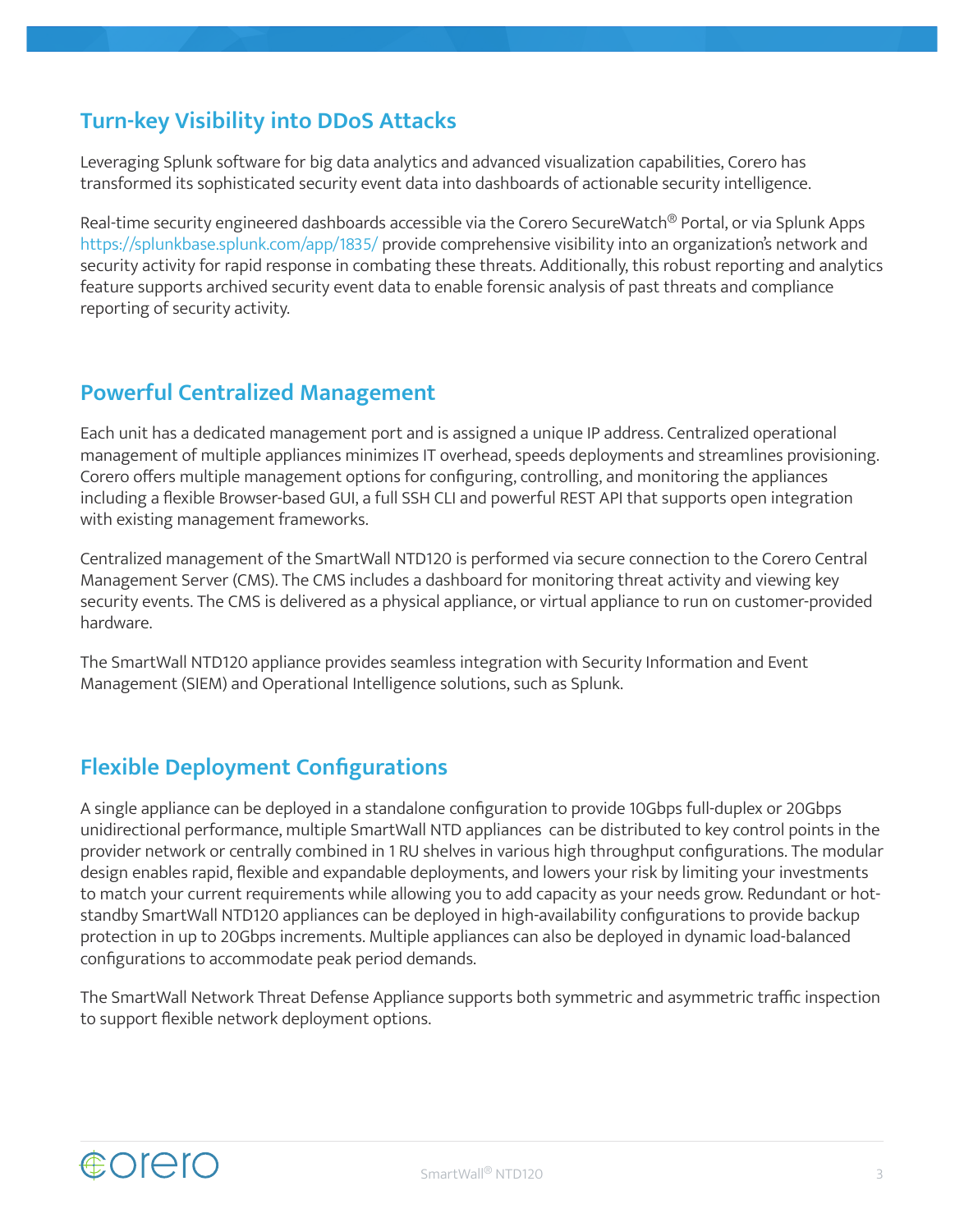### **SmartWall Network Threat Defense Deployment Examples**



**Protected Customers & Infrastructure Assets**

#### Figure 1: In-line Deployment

The In-line, always-on SmartWall NTD deployment mitigates DDoS attacks in real-time, within seconds vs minutes, while allowing good user traffic to flow uninterrupted.



#### Figure 2: Scrubbing Deployment

The SmartWall NTD Scrubbing deployment can take advantage of third-party monitoring and detection or route management to steer selected traffic to centralized or distributed SmartWall systems for precise mitigation of DDoS attack traffic.

The SmartWall® Network Threat Defense Appliance can be deployed to protect both infrastructure and cloud resources.

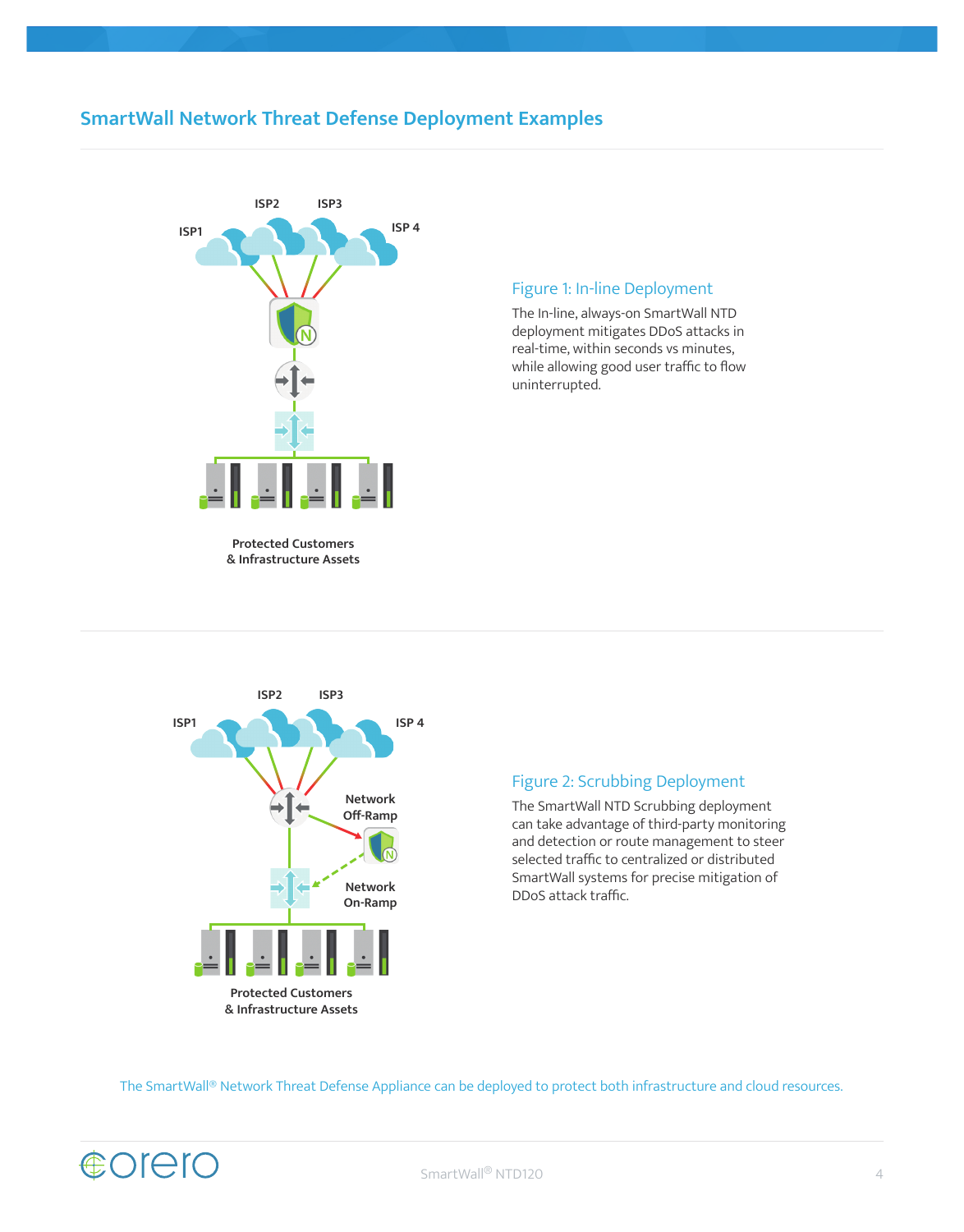### SECURITY COVERAGE

| <b>Category of Attack Type</b> | <b>Attack Coverage</b>                                                                                                                                                                                                                                                                                                                                                                                                                                                                                                                                                                                                                                                                                                                                     |  |
|--------------------------------|------------------------------------------------------------------------------------------------------------------------------------------------------------------------------------------------------------------------------------------------------------------------------------------------------------------------------------------------------------------------------------------------------------------------------------------------------------------------------------------------------------------------------------------------------------------------------------------------------------------------------------------------------------------------------------------------------------------------------------------------------------|--|
| <b>Volumetric DDoS</b>         | <b>TCP Flood Attacks</b><br><b>UDP Flood Attacks</b><br><b>UDP Fragmentation</b><br>Attacks ICMP Floods                                                                                                                                                                                                                                                                                                                                                                                                                                                                                                                                                                                                                                                    |  |
| <b>Reflective DDoS</b>         | NTP Monlist Response Amplification<br>SSDP/UPnP Responses<br><b>SNMP Inbound Responses</b><br>Chargen Responses<br>Smurf Attack<br>Fraggle Attack DNS<br><b>DNS Amplification</b>                                                                                                                                                                                                                                                                                                                                                                                                                                                                                                                                                                          |  |
| <b>Resource Exhaustion</b>     | Malformed and Truncated Packets (e.g. UDP Bombs)<br>IP Fragmentation/Segmentation AETs<br>Invalid TCP Segment IDs<br>Bad checksums and illegal flags in TCP/UDP frames<br>Invalid TCP/UDP port numbers<br>Use of reserved IP addresses                                                                                                                                                                                                                                                                                                                                                                                                                                                                                                                     |  |
| Other                          | Command and Control Operations<br>Tunnel Inspection (GRE, MPLS etc.)<br>NTP Monlist Requests<br>Customized Protection with<br><b>Geolocation Policies</b><br><b>Blacklisting of IP Addresses</b><br>Port address range filters (provides protection for generic TCP/UDP port based<br>attacks)<br>Rate Limiting Policies<br>Flex-Rule - Programmable filters based on the Berkley Packet Format (BPF) syntax. These can be programmed<br>to address a variety of attack categories volumetric, reflective through to attacks leveraging specific payloads<br>(Teamspeak, RIPv1, netbios).<br>Smart-Rule - Heuristics based engine leverages heuristics and behavioral analysis to track and rate limit L2-L4<br>attacks and zero-day network DDos attacks. |  |

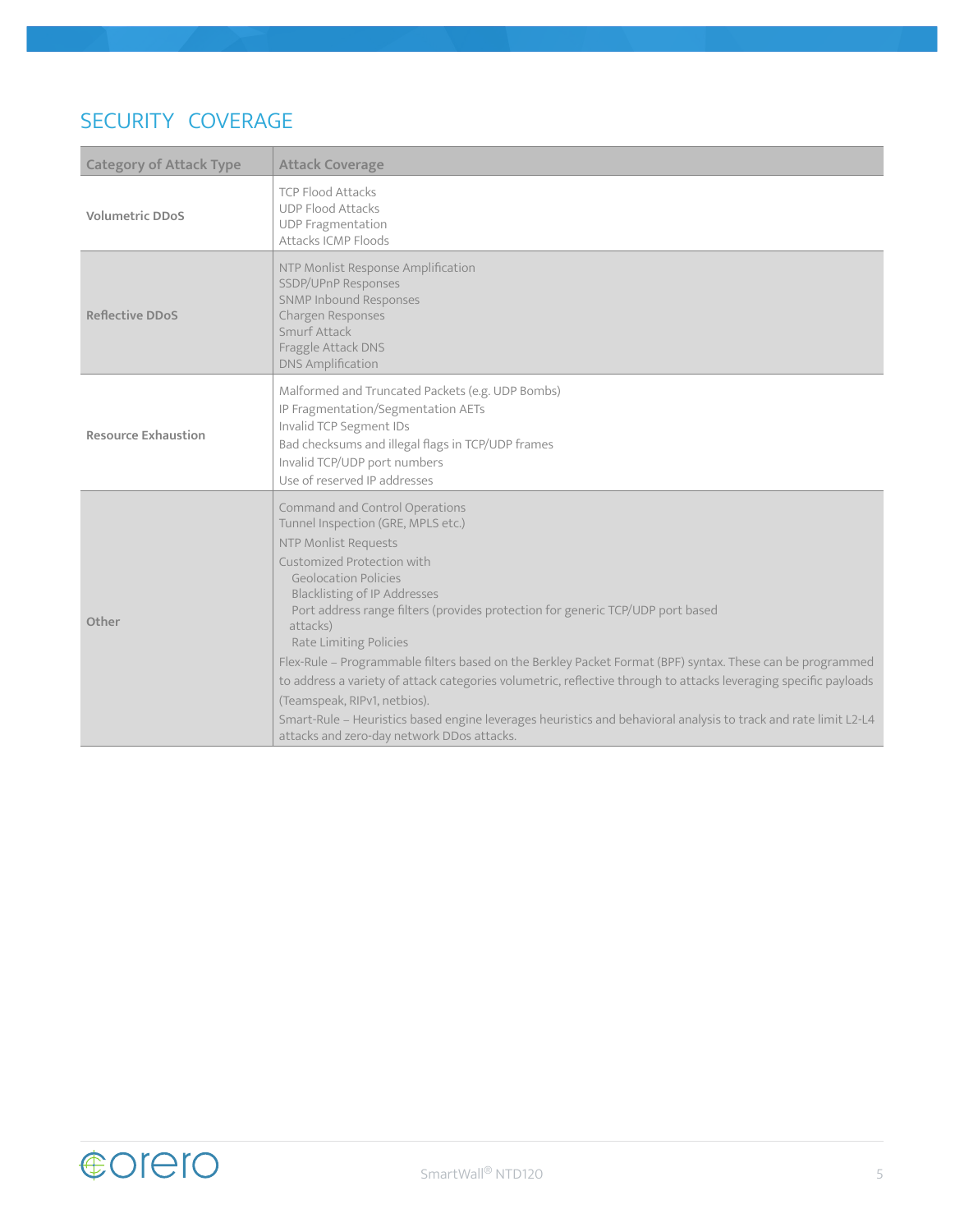## TECHNICAL SPECIFICATIONS

| <b>Order Part Number</b>                                   | <b>SmartWall Network Threat Defense Appliance NTD120</b>                                                                                                                                                                             |
|------------------------------------------------------------|--------------------------------------------------------------------------------------------------------------------------------------------------------------------------------------------------------------------------------------|
| Regulatory Model Number                                    | 6000-10                                                                                                                                                                                                                              |
| <b>Network Interfaces</b>                                  |                                                                                                                                                                                                                                      |
| Pluggable 1G and 10G Ethernet Ports (SFP and SFP+ Modules) | 4                                                                                                                                                                                                                                    |
| Performance                                                |                                                                                                                                                                                                                                      |
| Maximum Throughput (Gigabits per second)                   | 10 Gbps full-duplex or 20 Gbps unidirectional (1 Gbps when deployed with 1G<br>SFP modules)                                                                                                                                          |
| Maximum Throughput (Packets Per Second)                    | 30 Mpps (3 Mpps when deployed with 1G SFP modules)                                                                                                                                                                                   |
| MTU Performance Max PDU 9216                               | Line rate, 10 Gbps full-duplex or 20Gbps unidirectional                                                                                                                                                                              |
| Jumbo Frames                                               | Yes                                                                                                                                                                                                                                  |
| Typical Latency <sup>1</sup>                               | $< 0.5$ uS                                                                                                                                                                                                                           |
| Typical Inspected Latency <sup>1</sup>                     | $< 60$ uSec                                                                                                                                                                                                                          |
| Maximum SYN Flood DoS Protection Rate                      | Line-rate                                                                                                                                                                                                                            |
| <b>Attack Reaction Time</b>                                | < 3 seconds                                                                                                                                                                                                                          |
| Geolocation lookups per second                             | 1 Million/Sec                                                                                                                                                                                                                        |
| IP Addresses Blocked                                       | 15 Million/Sec blocked                                                                                                                                                                                                               |
| <b>Device Management</b>                                   |                                                                                                                                                                                                                                      |
| Management Interfaces                                      | 110/100/1000 Management Port                                                                                                                                                                                                         |
| Management Station                                         | Physicalor Virtual (VMware/KVM)                                                                                                                                                                                                      |
| Management Options                                         | GUI, Command Line, Programmatic API (Rest)                                                                                                                                                                                           |
| Command Line                                               | SSH Access Through the Management Station                                                                                                                                                                                            |
| Web-Based                                                  | HTTP/HTTPS Access Through the Management Station                                                                                                                                                                                     |
| Programmatic API                                           | JSON-Based REST Through the Management Station                                                                                                                                                                                       |
| Management Protocols for Monitoring                        | SNMP v2/v3* Standard MIB GETs, SYSLOG                                                                                                                                                                                                |
| Software Upgrade Mechanism                                 | Remotely Upgradeable Image and Configuration Stored on Internal SSD                                                                                                                                                                  |
| Security Dashboards                                        | Link utilization (Gbps/PPS), Attack targets, Attack vectors, Alerts, Detailed drill-<br>downs, Top IPs/Ports/TTLs/Packet Sizes, Export to PCAP                                                                                       |
| Reporting and 3rd-Party Management                         | Security events and sFlow data available in a standard SYSLOG format and via<br>a REST API for SIEM integration. Full integration supported with Splunk Enter-<br>prise and available as an app at https://apps.splunk.com/app/1835/ |
| <b>Authentication Mechanisms</b>                           | Role-Based Access Control (Active Directory and RADIUS)                                                                                                                                                                              |
| Physical/Environmental                                     |                                                                                                                                                                                                                                      |
| Size                                                       | 1-RU 4.0cm (H) x 10.8 cm (W) x 60.4cm (D)                                                                                                                                                                                            |
| Weight                                                     | 3.6 Kgs (7.9 lbs.)                                                                                                                                                                                                                   |
| <b>Operating Temperature</b>                               | 0 C to 40 C (32 F to 104 F)                                                                                                                                                                                                          |